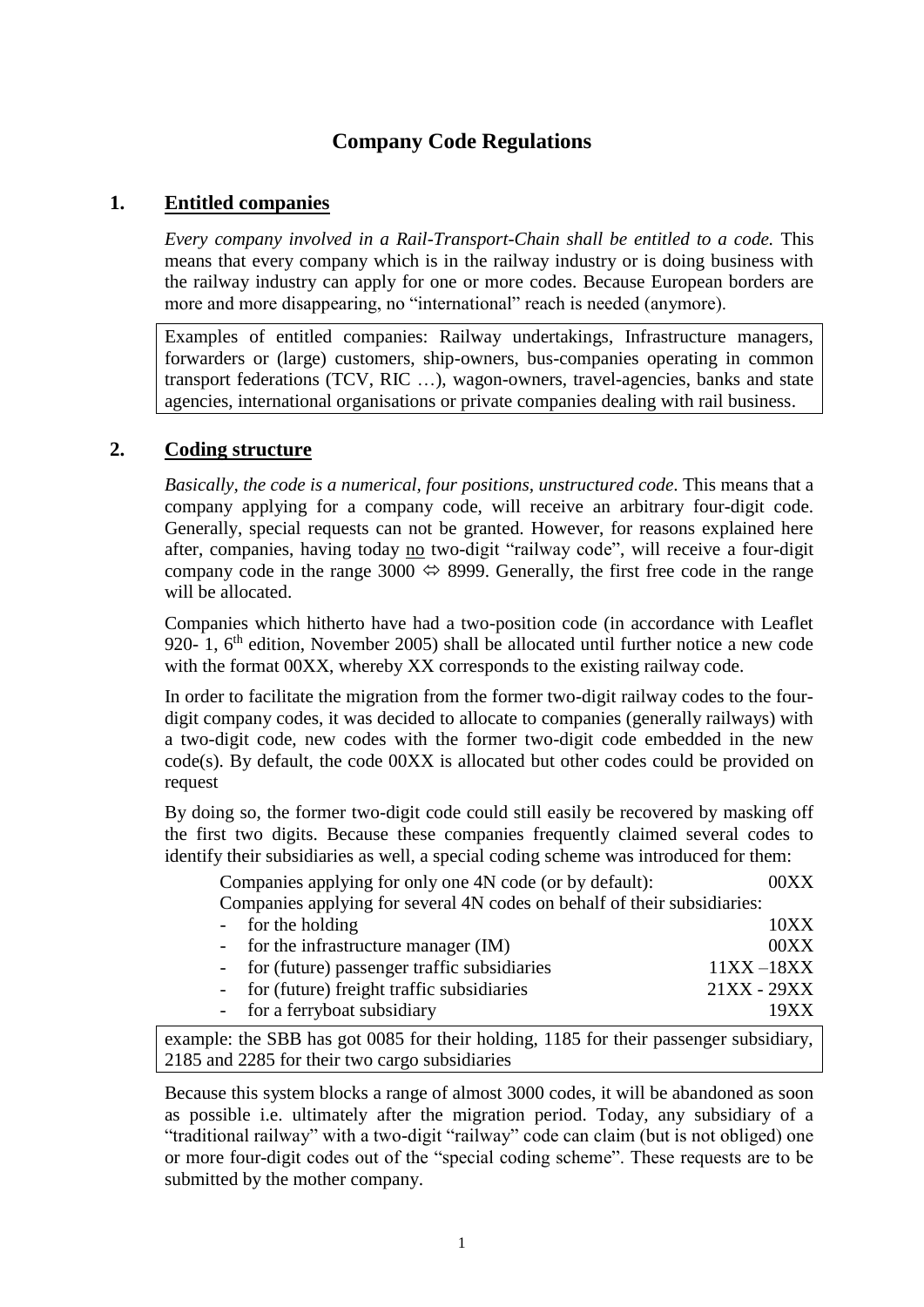Example: Railway ABC had code 47. By default, ABC was allocated 0047 and codes  $1047 \Leftrightarrow 2947$  were blocked. Now the freight subsidiary of ABC and the infrastructure manager want each a dedicated four-digit code. ABC-holding applies for 3 new codes which will most likely be: 0047 for the IM-ABC, 1047 for the Holding-ABC and 2147 for Cargo-ABC.

# **3. Application procedure**

Code application forms can be downloaded from both the Web-sites of the UIC and the  $OSJD<sup>1</sup>$  in 5 languages: English, French or German on behalf of UIC and Russian or Chinese on behalf of the OSJD. A form has to be filled in, in the same language as it is published.

After having filled in and signed, the form is to be submitted to the address indicated on the bottom of the form<sup>2</sup> by mail or e-mail. Application forms sent to the OSJD will be checked and submitted to the UIC for further processing. Only after receipt of the application form the request will be processed. In general, a code request will be processed and allocated within two calendar weeks. The requester (the person indicated on the application form under "officer responsible") will receive the written confirmation of the allocation together with the allocated code(s).

-

<sup>1</sup> OSJD[: www.osjd.org,](http://www.osjd.org/) UIC: [www.uic.org](http://www.uic.org/)

<sup>2</sup> French, English and German forms to the UIC, Russian and Chinese forms to the OSJD